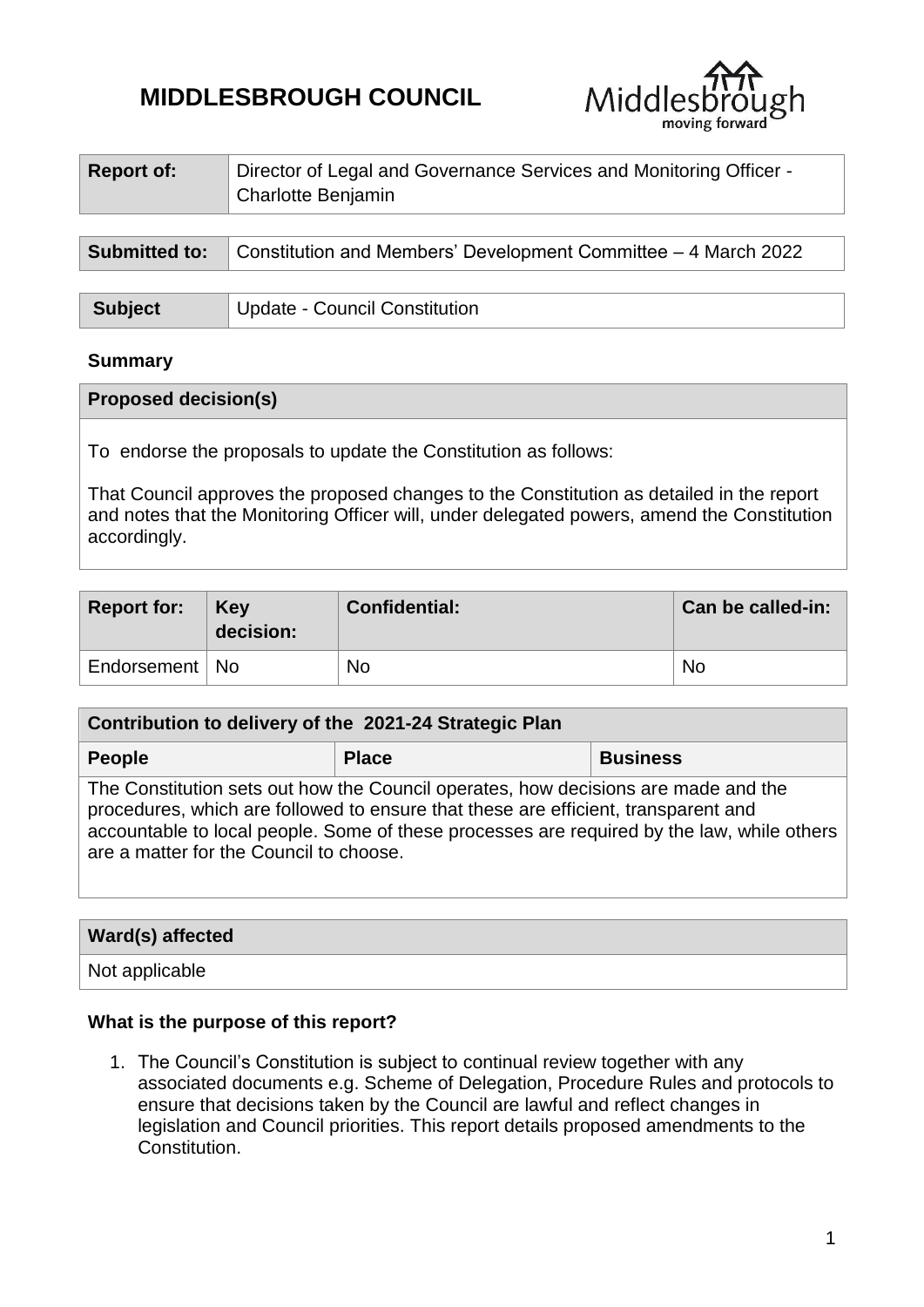# **Why does this report require a Member decision?**

- 2. The Constitution is a live document, which from time to time requires adjustment to reflect how the Council operates. Occasionally amendments are needed to reflect changes in policy and legislation whilst others deal with inconsistencies and presentational issues that have no effect on the agreed procedural rules. Other minor amendments are required to deal with the results of new legislation and do not require a change in Council processes.
- 3. Article 4.2 (a) specifies that only Council will have responsibility for adopting, amending and changing the Constitution, apart from the specific delegations to the Monitoring Officer to make any necessary minor textual changes or further adjustments to comply with any subsequent legislative changes, changes to reflect decisions taken by Council and/or Executive and changes which are of typographical/drafting error nature. The role of the Constitution and Members' Development Committee is to consider the proposed amendments and recommend to Council that the proposed changes are incorporated within the Council's Constitution.

# **Background**

- 4. A phased review of the Constitution is underway to ensure that the Constitution is fully up to date. Some topics were prioritised last year and since then amendments have been made on various topics such as motions, votes of no confidence, voting on appointments, and the Member Code of Conduct has now been refreshed following approval by Council
- 5. This report seeks the approval of the proposed changes to the Constitution as detailed below and notes that the Monitoring Officer, under delegated powers has authorisation to amend the Constitution in the circumstances outlined in paragraph 3 above.
- 6. The changes to the Constitution generally fall within three broad areas, which can be described as follows:
	- a. Alterations made as a result of decisions of either the Council or the Executive.
	- b. Alterations made under the delegated powers given to the Monitoring Officer to deal with changes required as a result of legislative changes.
	- c. Alterations to improve the working of the Council or, to attempt to resolve ambiguities or amend typographical or drafting errors
- 7. The following amendments to the Council Procedure Rules are proposed under paragraph (c) above.
	- **1. Council Procedure Rules**

**Recorded vote**

**Amendment to Paragraph 65**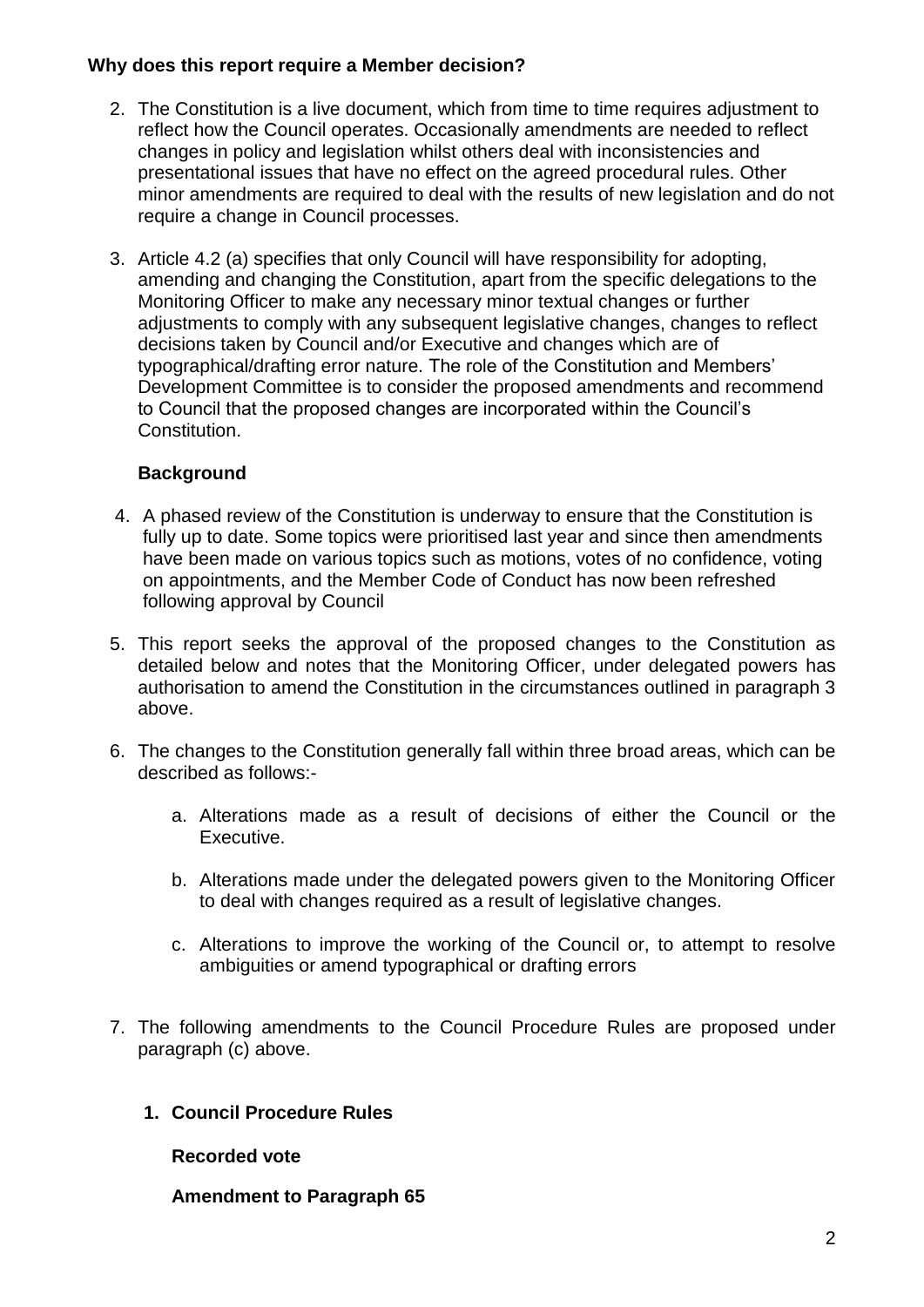If 12 councillors present at the meeting demand it, or if a motion related to a decision with regard to the approval of the annual budget, **the council tax or the issuing of the precept,** the names for and against the motion or amendment or abstaining from voting will be recorded and entered into the minutes. A demand for a recorded vote will override a demand for a secret ballot (which can be used when voting for positions on committees).

# **2. Cancellation of Council Meetings**

**In order to provide clarity it is proposed that the text to be amended to include Once the proper officer has given notice and summons of a meeting**, the Chair, or the Vice Chair in the Chair's absence, (or the Monitoring Officer if they are satisfied that there is no appropriate business to be considered at the meeting), can postpone, re-arrange or cancel a meeting of Council, provided:

- (a) twenty four hours-notice of the cancellation of the meeting is given; and
- (b) that the reason for cancellation is given.

Chairs, or Vice-Chairs in the Chair's absence, of the relevant committee can postpone, re-arrange or cancel meetings of a committee. A meeting of the Council or its committees or sub-committees may not be cancelled or postponed after the meeting has been duly convened.

## **3. Inclusion of Group Leader Role Profiles within the Constitution**

At the Constitution and Members' Development Committee held on 4 February 2020, consideration was given to a draft Group Leader Role Profile, to provide clarity and guidance for political group leaders. Further work to develop the role profile of Group Leaders has been carried out and group leaders contacted for their comments, and the revised role profile is now submitted for endorsement by the Committee for inclusion within the Council's Constitution see appendix 1.

#### **4. Replacement of Senior Management Chart**

The attached updated version of the Senior Management Chart should be inserted into the Constitution. (see appendix 2)

# **5. Key Decision Threshold**

In order to provide clarity, the amount of the key decision threshold, £150,000 taking into account the lifetime costs or savings of the project, has been included within the Constitution, for clarification purposes.

#### **What decision(s) are being asked for?**

8. To endorse the above proposals in readiness for submission full Council approve and update the Constitution as follows: